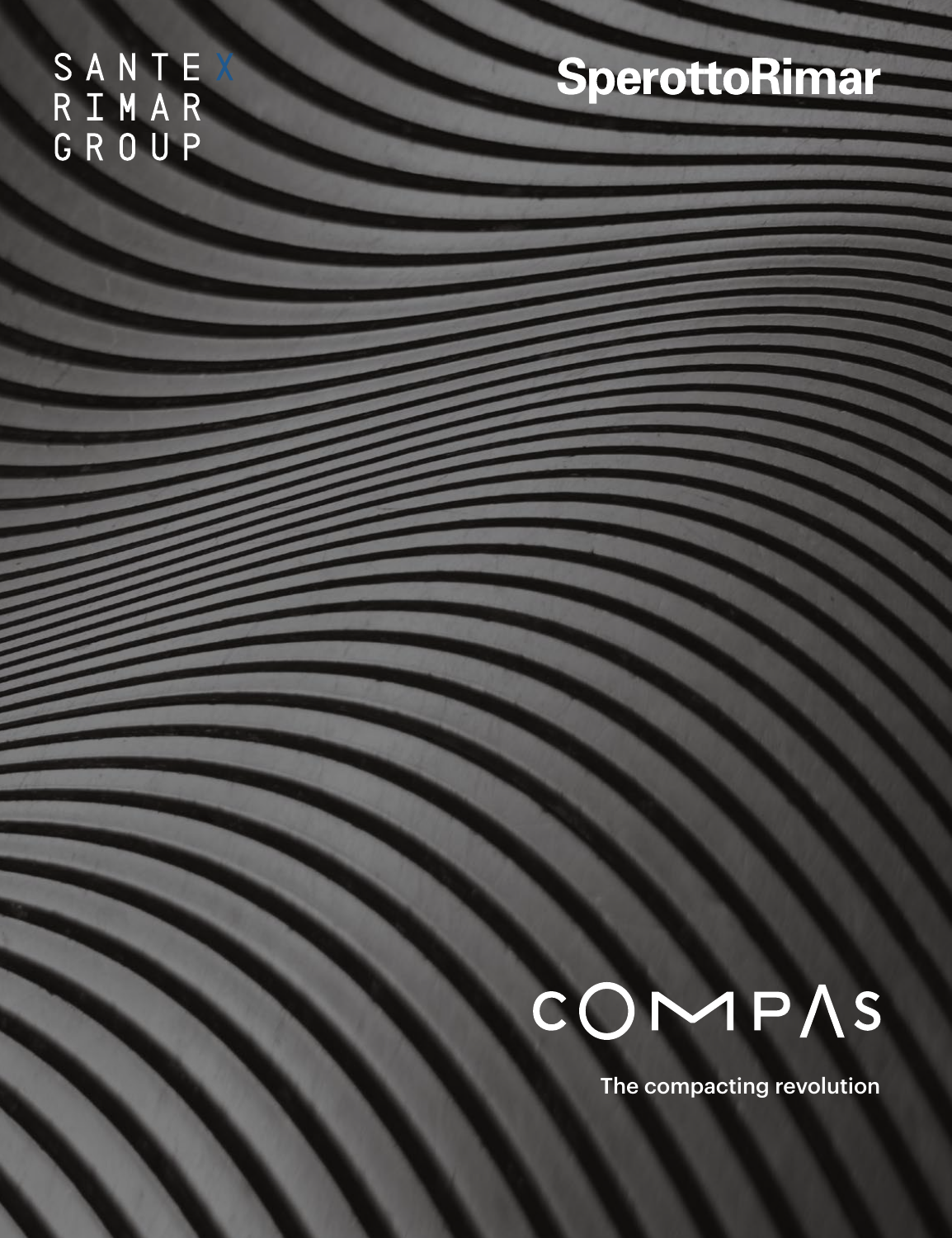## COMPAS

The compacting revolution

The compacting concept is based on a revolutionary system which exploits the use of a special belt with specific elasticity values.

Such elasticity is exploited in order to enhance the fabrics compacting.

The belt is in fact pre-tensioned at a controlled and settable value. The fabric comes in contact with the belt at the point when it is at its maximum tension. When such tension is released and the belt comes back to its original position, the fabric follows its movement being compacted lengthwise.



 $\overline{\mathbb{R}}$ 

 $\pmb{\sigma}$ 

ΞĒ

Compas is the new open width compacting and finishing machine for both knitted and woven fabrics.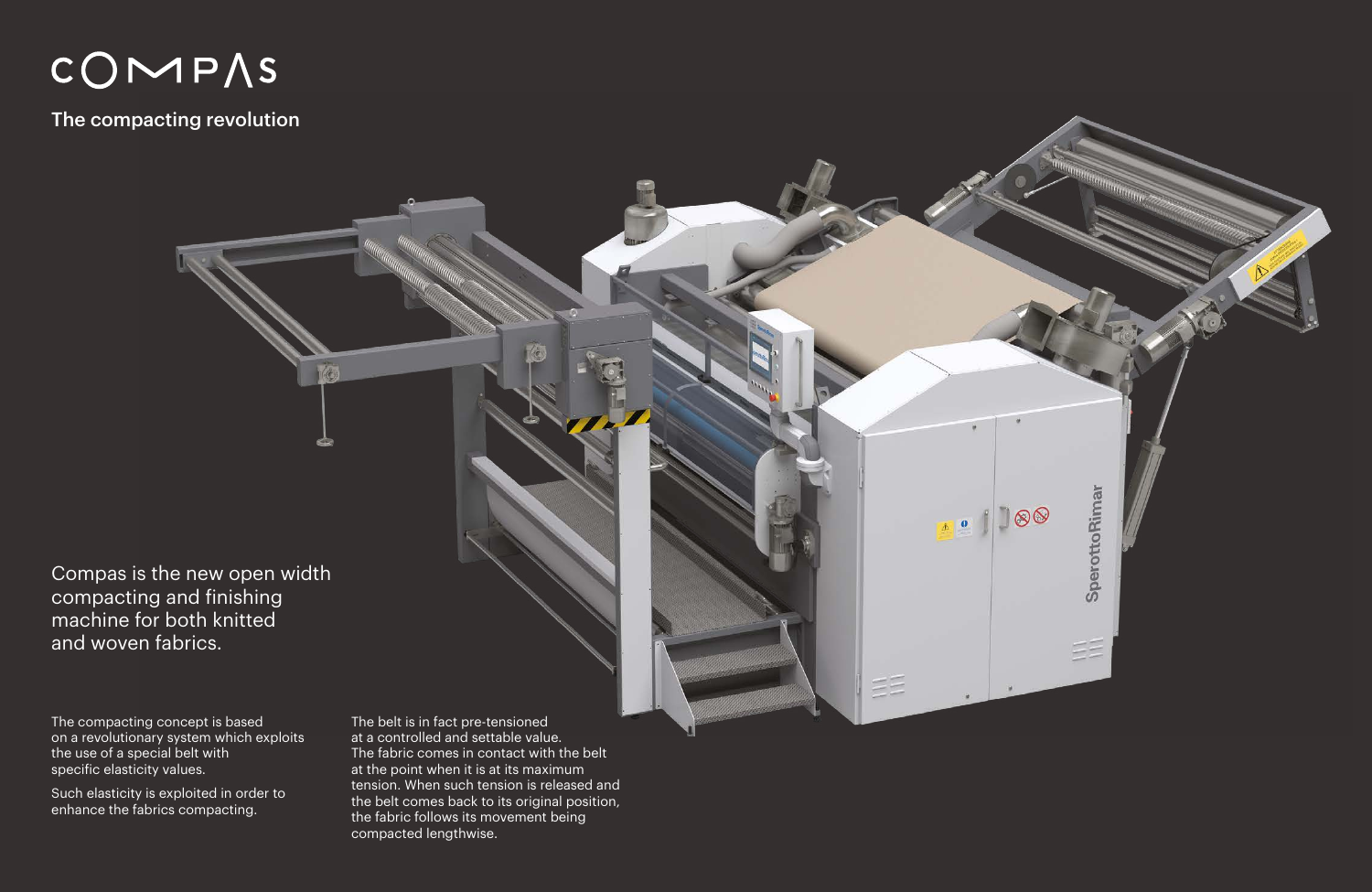### TECHNICAL DATA

| th       | $2600 - 2000$ mm |  |  |
|----------|------------------|--|--|
| idth     | 1800 - 2400 mm   |  |  |
| I speed  | $4 - 40$ m/min   |  |  |
| ower     | $89$ kW          |  |  |
| oower    | 69 kW            |  |  |
|          | $<85$ db         |  |  |
| sumption | 350 kg/h         |  |  |